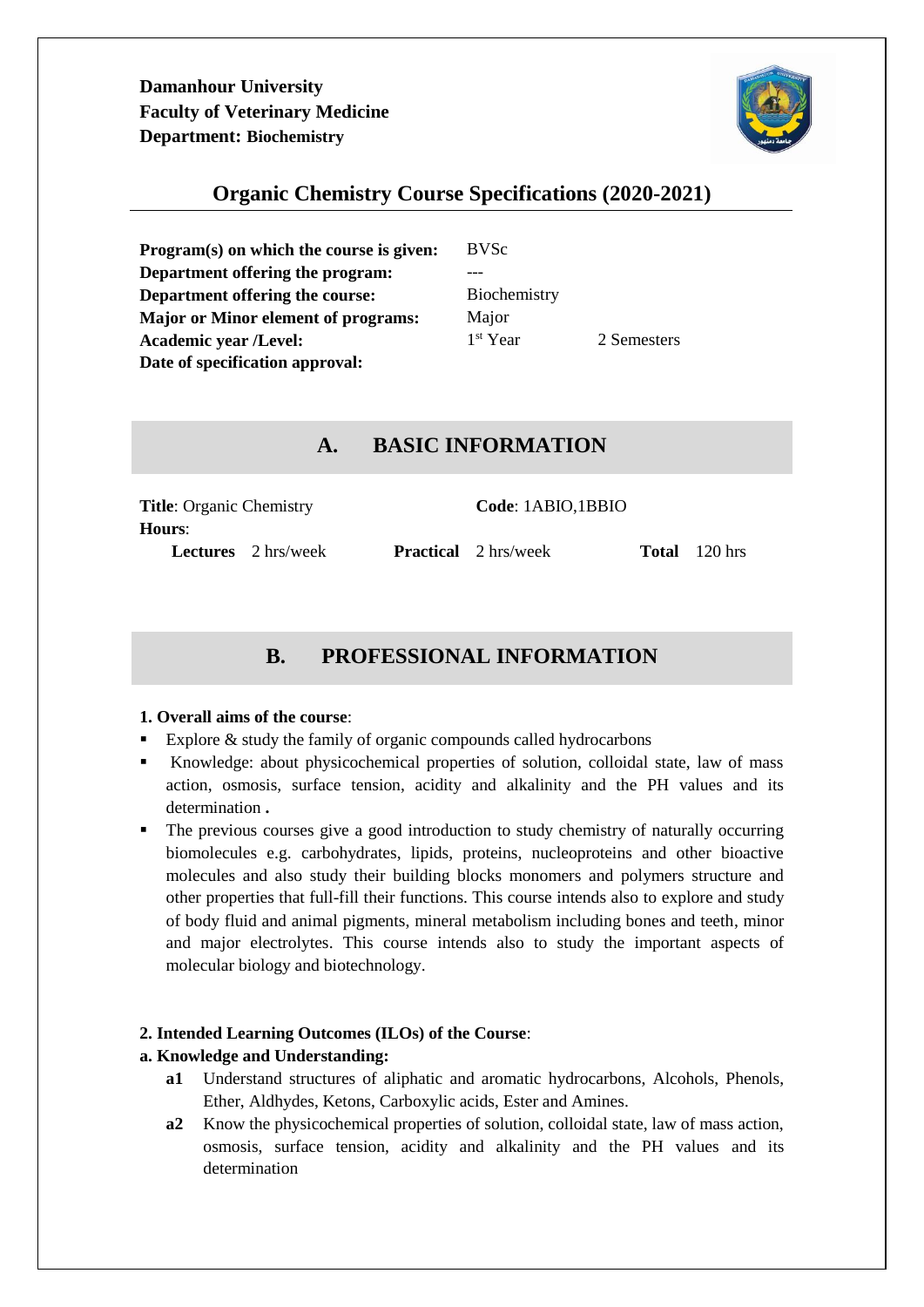- **a3** Know structures and function of carbohydrates lipids proteins and nucleoproteins
- **a4** Know the important aspects of molecular biology and biotechnology.
- **a5** Deeply correlate the properties of each molecules and their function
- **a6** Full-fill the relationship between the structure and function of each molecules

**b. Intellectual Skills:** The students demonstrate the ability (with limited reliance on guidance) to:

- **b1** Highlight important clinical research questions stemming from a case or patient interaction.
- **b2** Evaluate scientific/clinical information and critically analyze conflicting data and hypotheses.
- **b3** Recognize and evaluate the relationship between evidence, audit and observed variation in clinical practice
- **b4** Highlight the important clinical problem from case interaction and utilizing available data
- **b5** Choose and apply appropriate quantitative and qualitative methodologies.
- **b6** Exhibit creativity or resource fullness in their professional learning, scientific endeavour and clinical practice

**c. Professional and Practical Skills:** The students will be able to detect and characterize different molecules. He /she should be able (with limited reliance on guidance) to:

- **c1** Use appropriate laboratory wares & equipments safely and competently.
- **c2** Work separately as well as in team work with maximum benefit from the place and minimum loss or lab ware deterioration.
- **c3** Extract the results; conclude comments, present data confidently.
- **c4** Convince others with purpose of the work, the reliability of the results during lab meeting seminars.

**d. General and Transferable Skills:** The students will able to:

- **d1** Conduct themselves in a professional manner with regard to the veterinarian professional and legal responsibilities and understanding and apply the ethical codes as set out in general organization of veterinary services (GOVS).
- **d2** Work effectively as a member of a team in the delivery of services to community.
- **d3** Communicate effectively with the public, colleagues and appropriate authorities
- **d4** Utilize communicating skills, have access to the internal and retrieve information
- **d5** Understanding career paths.
- **d6** Produce reports in a form that is satisfactory and understandable.
- **d7** Perform research and solve any emerging disease problem
- **d8** Perform research on common disease problems in the surrounding domestic and wild animals in the community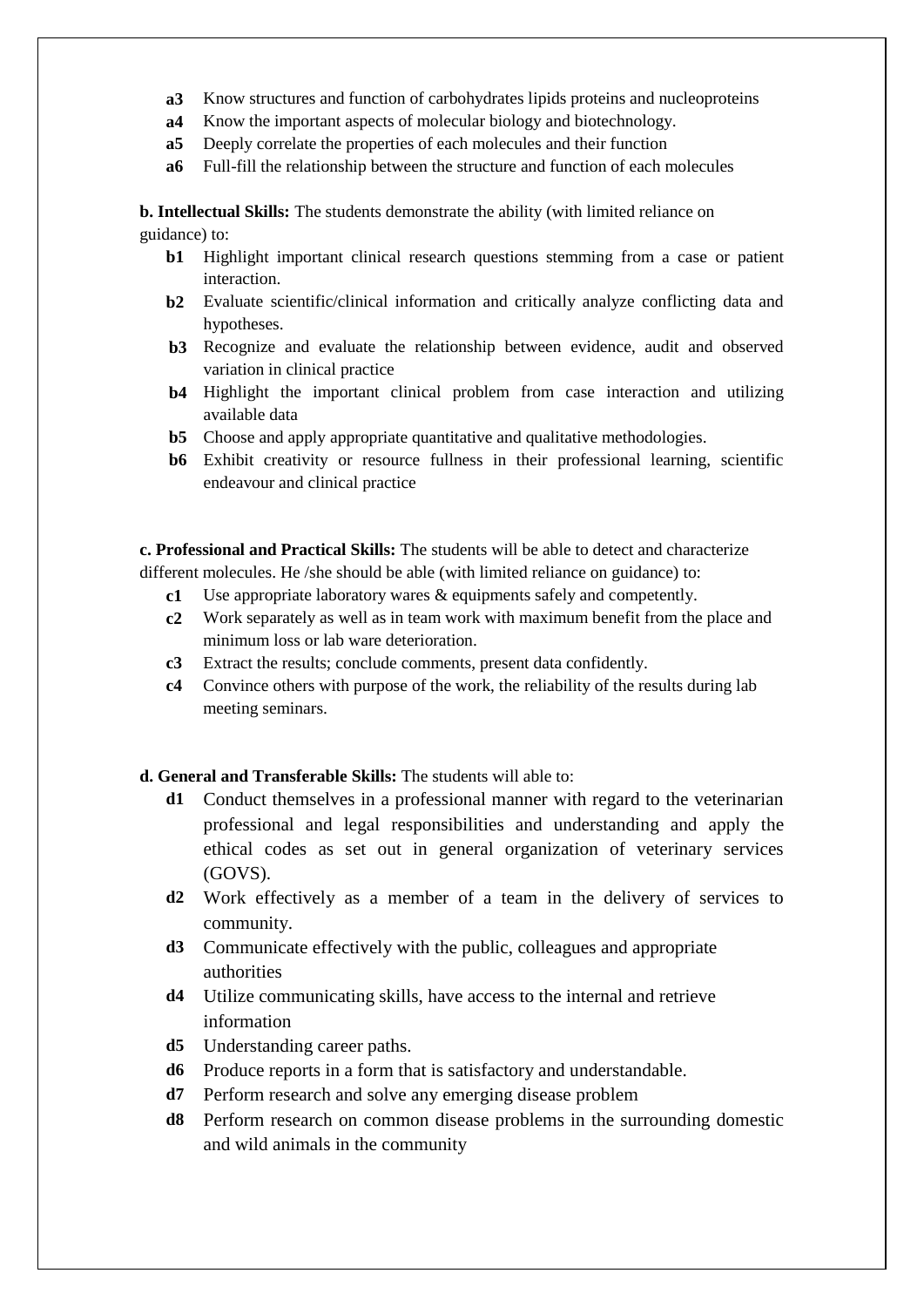#### **3. Contents**:

| 1 <sup>st</sup> Semester |                                                                     |                                              |    |                |
|--------------------------|---------------------------------------------------------------------|----------------------------------------------|----|----------------|
|                          |                                                                     | No. of                                       |    |                |
|                          | <b>Topic</b>                                                        | <b>Practical</b><br>hours<br><b>Lectures</b> |    |                |
| ٠                        | Structure, function and chemistry of carbohydrates                  | 20                                           | 10 | 10             |
| ٠                        | Structure, function and chemistry of lipids                         | 20                                           | 10 | 10             |
| ٠                        | Structure, function and chemistry of proteins and<br>nucleoproteins | 20                                           | 10 | 10             |
| 2 <sup>nd</sup> Semester |                                                                     |                                              |    |                |
| ٠                        | Body fluids and animal pigments                                     | 28                                           | 10 | 18             |
| ٠                        | Minerals metabolism including bones and teeth                       | 20                                           | 12 | 8              |
| ٠                        | Molecular biology and biotechnology                                 | 12                                           | 8  | $\overline{4}$ |
|                          | <b>Total</b>                                                        | 120                                          | 60 | 60             |

#### **4. Teaching and Learning Methods**:

- **4.1** Lectures
- **4.2** Information collection, books, internet, periodicals.
- **4.3** Research assignments
- **4.4** Practical
- **4.5** Field visits
- **4.6** Discussions

# **5. Student Assessment Methods**:

|     | Exam                        |                                                              |
|-----|-----------------------------|--------------------------------------------------------------|
| 5.1 | Written Mid-term            | Multiple choice questions and short answer questions. To     |
|     |                             | assess the ability to understand and remember knowledge, and |
|     |                             | intellectual skills                                          |
| 5.2 | Written Final-              | To assess the ability to understand and remember knowledge,  |
|     | term                        | and intellectual skills                                      |
|     | <b>5.3</b> Practical Final- | Including case studies. To assess professional and practical |
|     | term                        | skills                                                       |
|     | <b>Oral Final-term</b>      | To assess skills of discussion                               |

#### **Assessment Schedule** (in each semester):

| Exam                                                      | Week                     |
|-----------------------------------------------------------|--------------------------|
| <b>Assessment 1</b> Written Mid-term                      | $\mathsf{R}^{\text{th}}$ |
| <b>Assessment 2</b> Written Final-term                    | 16 <sup>th</sup>         |
| <b>Assessment 3</b> Practical Final-term 16 <sup>th</sup> |                          |
| <b>Assessment 4</b> Oral Final-term                       | 16 <sup>th</sup>         |

#### **Weighing of assessments**

| Exam                                        | Per Semester $(\% )$ | Total $(\% )$ |
|---------------------------------------------|----------------------|---------------|
| <b>Assessment 1</b> Written Mid-term        | 10                   | 20            |
| <b>Assessment 2</b> Written Final-term      | - 25                 | 50            |
| <b>Assessment 3</b> Practical Final-term 10 |                      | 20            |
| <b>Assessment 4</b> Oral Final-term         |                      | 10            |
| Total 50                                    |                      | 100           |